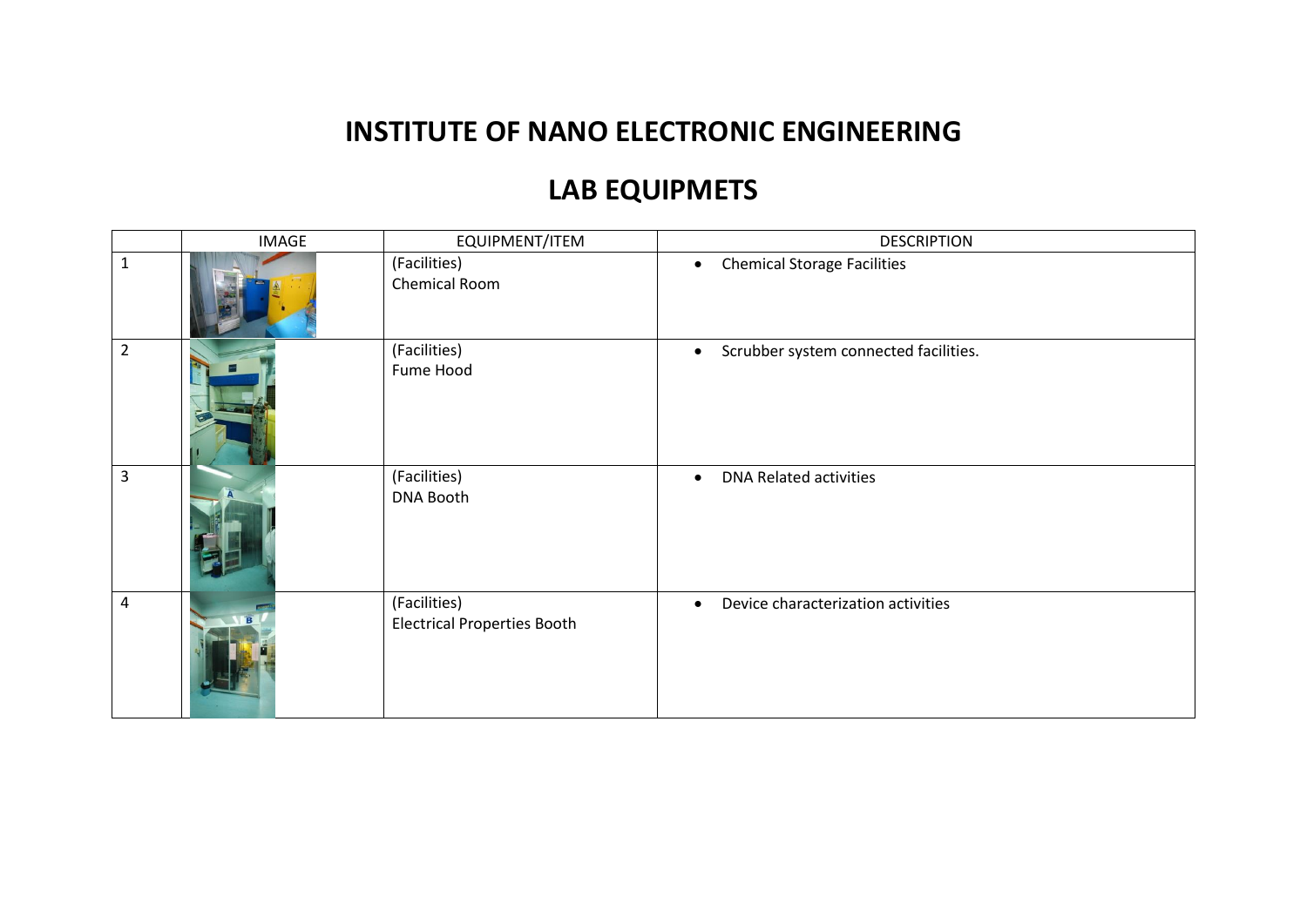| 5              | (Facilities)<br>Surface Analysis Booth                    | Morphology activities<br>$\bullet$                                                          |
|----------------|-----------------------------------------------------------|---------------------------------------------------------------------------------------------|
| 6              | (Analysis)<br>Filmetrics F20-UV Thin Film Analyzer        | Non-reflective Thin film measurements<br>$\bullet$<br>Thickness Range 1nm~10µm<br>$\bullet$ |
| $\overline{7}$ | (Analysis)<br>(HPM) High Power Microscope 100X            | Photolithography Process Analysis<br>$\bullet$<br>Optical Observations at 10X~100X<br>٠     |
| 8              | (Analysis)<br>Dielectric Analyzer Novocontrol             | <b>Electrical Properties Characterization</b><br>$\bullet$                                  |
| 9              | (Analysis)<br>4-Point Probe/2-Point Probe/I-V<br>Analyzer | <b>Electrical Properties Characterization</b><br>$\bullet$                                  |
| 10             | (Analysis)<br>3D Surface Profilometer                     | Surface Topography Analysis with 3D Imaging.<br>$\bullet$                                   |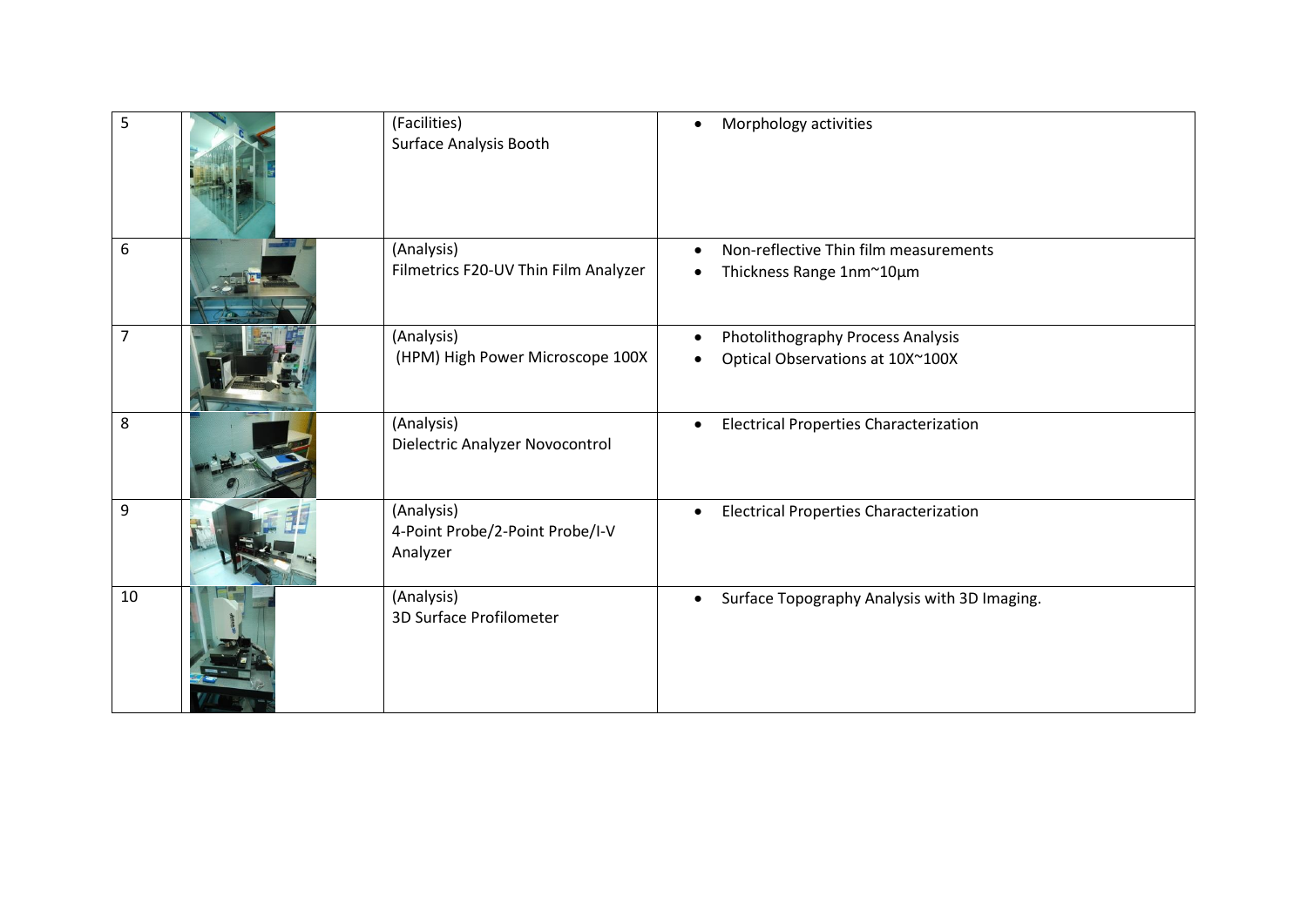| 11 | (Equipment)<br>Mask Aligner                                       | Photolithography Process/Pattern Transfer<br>$\bullet$                                                                                                                                                      |
|----|-------------------------------------------------------------------|-------------------------------------------------------------------------------------------------------------------------------------------------------------------------------------------------------------|
| 12 | (Equipment)<br>Spin Coater & Hot Plate                            | Applying uniform thin films to a flat substrates such at coating<br>$\bullet$<br>photo resist on silicon wafer surface.<br>To heat the (liquid & solid) samples with adjustable heat and stir.<br>$\bullet$ |
| 13 | (Facilities)<br>Sample Storage                                    | Lab sample and device storage facilities<br>$\bullet$                                                                                                                                                       |
| 14 | (Facilities)<br>Gas Room                                          | <b>Gas Support Facilities</b><br>$\bullet$                                                                                                                                                                  |
| 15 | (Equipment)<br><b>LPCVD</b><br>(Low Pressure Chemical Deposition) | <b>Polysilicon Deposition Process</b><br>$\bullet$                                                                                                                                                          |
| 16 | (Equipment)<br>Wet & Dry Oxidation Furnace                        | Grow Silicon Dioxide on the silicon surface<br>$\bullet$<br>Temperature up tp 1100°C<br>٠                                                                                                                   |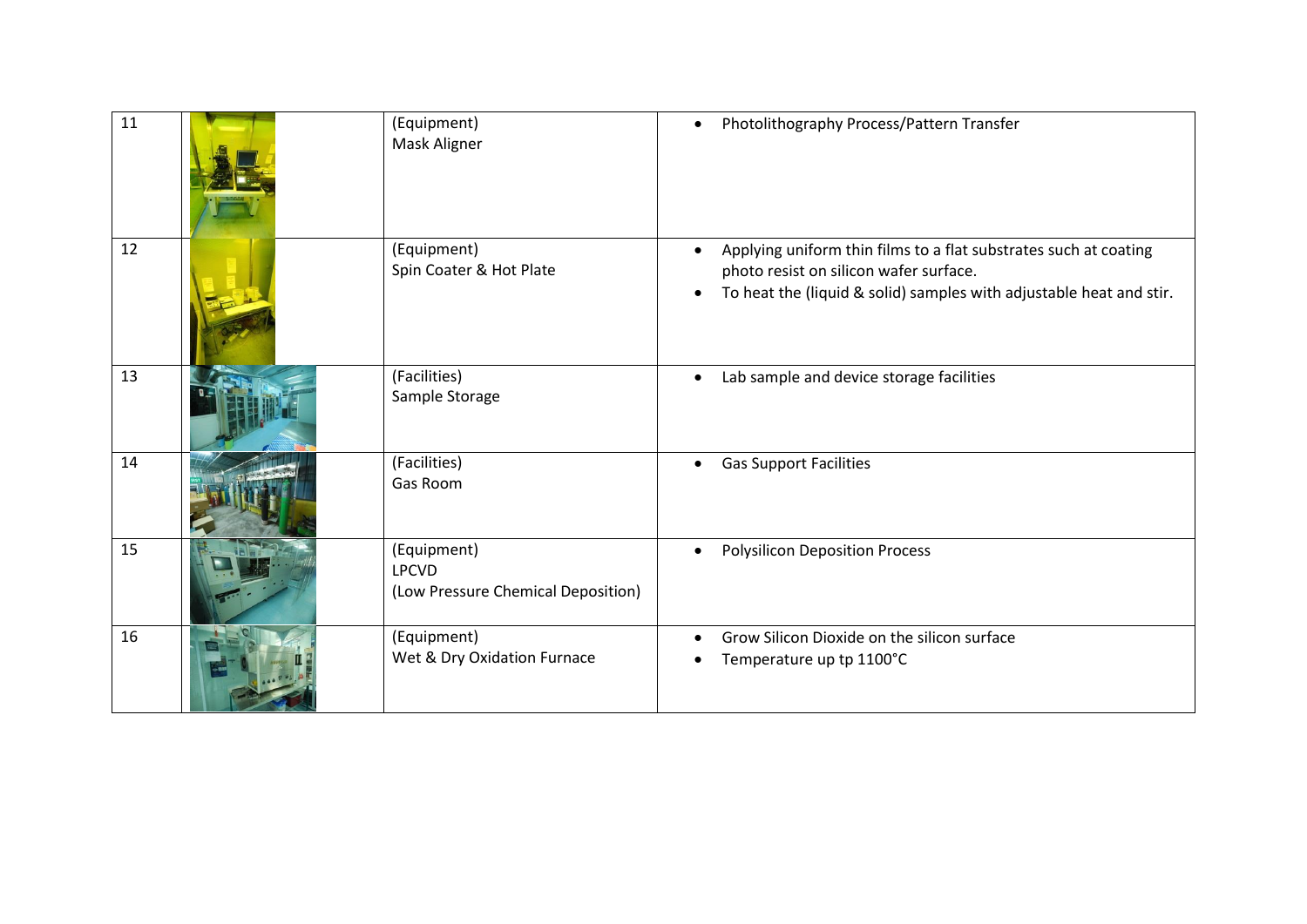| 17 | (Equipment)<br>Plasma Preen System                                     | <b>Substrates Cleaning</b><br>$\bullet$<br>Using O2 as an ozone ambient.<br>$\bullet$                                                        |
|----|------------------------------------------------------------------------|----------------------------------------------------------------------------------------------------------------------------------------------|
| 18 | (Equipment)<br>Thermal Evaporator PVD                                  | Applying very thin layer by thermal evaporation for various PVD<br>$\bullet$<br>process                                                      |
| 19 | (Equipment)<br>ICP-RIE Samco RIE-10iP                                  | Inductively Coupled Plasma-Reactive-ion etching Process<br>$\bullet$<br>Chemically reactive plasma to remove material deposited on<br>wafers |
| 20 | (Equipment)<br>Muffle Furnace                                          | Annealing Process with Temperature up to 1100°C.<br>$\bullet$                                                                                |
| 21 | (Equipment)<br>RTA (Rapid Thermal Anneal)<br>RTO (Rapid Thermal Oxide) | To anneal rapid sample at temperature 1100°C.<br>$\bullet$                                                                                   |
| 22 | (Equipment)<br>Thermo-Shaker Biosan TS-100                             | DNA Samples shaker<br>$\bullet$                                                                                                              |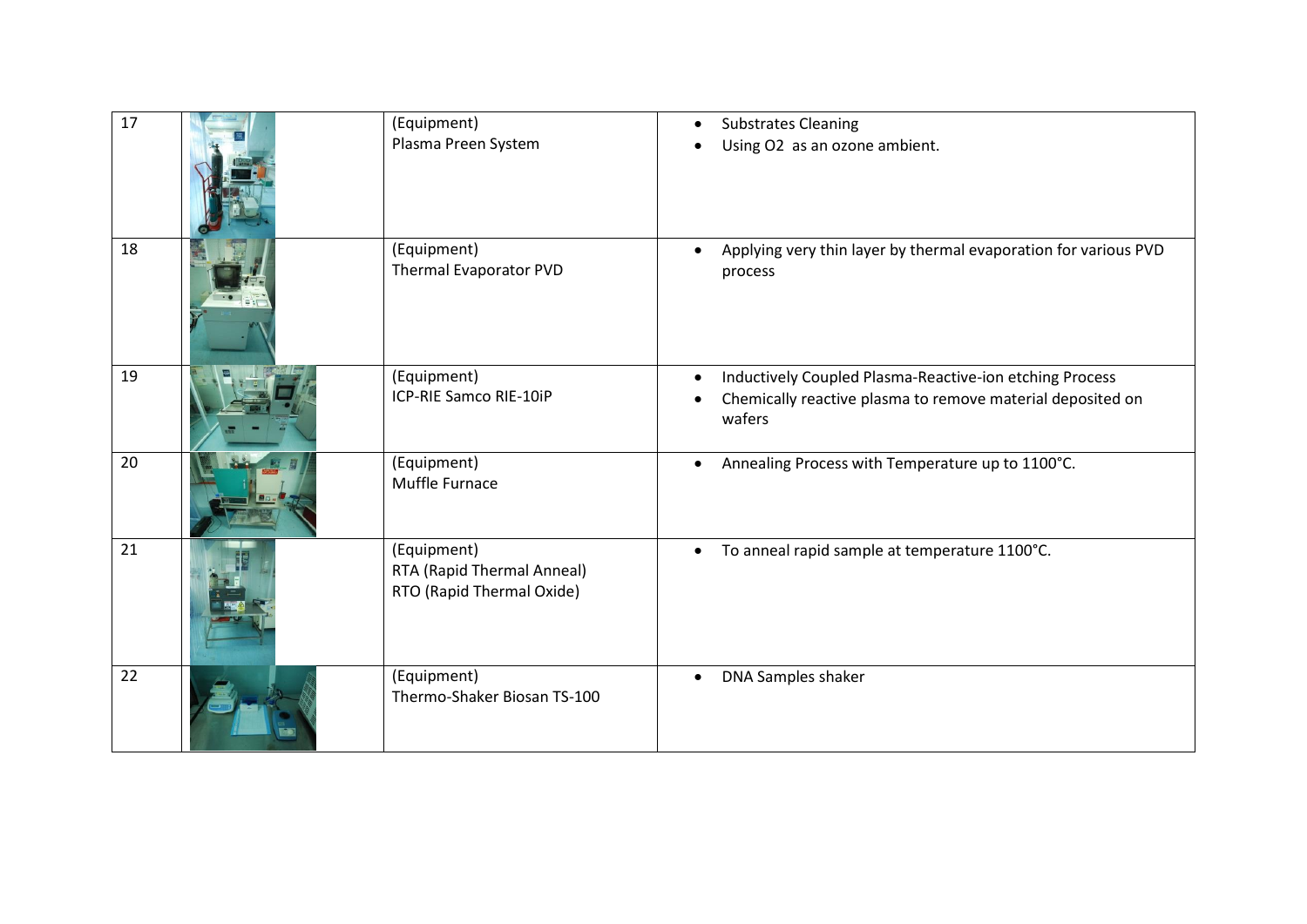| 23 |                          | (Analysis)<br>UV/VIS Spectrometer Lambda 35<br>PerkinElmer | Analyze solid/liquid/Powder thru optical characterization.<br>$\bullet$ |
|----|--------------------------|------------------------------------------------------------|-------------------------------------------------------------------------|
| 24 |                          | (Equipment)<br>Autoclave                                   | Sterilizer to most DNA/Bio related process components.<br>$\bullet$     |
| 25 | $\overline{\phantom{a}}$ | (Equipment)<br>Centrifuge 5430-R                           | DNA and other molecules extraction Process<br>$\bullet$                 |
| 26 |                          | (Facilities)<br><b>Laminar Flow Cabinet</b>                | Capable of UV curing<br>$\bullet$                                       |
| 27 |                          | (Facilities)<br><b>Material Preparations</b>               |                                                                         |
| 28 |                          | (Facilities)<br>DI Water System (Deionized Water)          | Stand-alone unit providing Deionized Water range 4~18 MQ<br>$\bullet$   |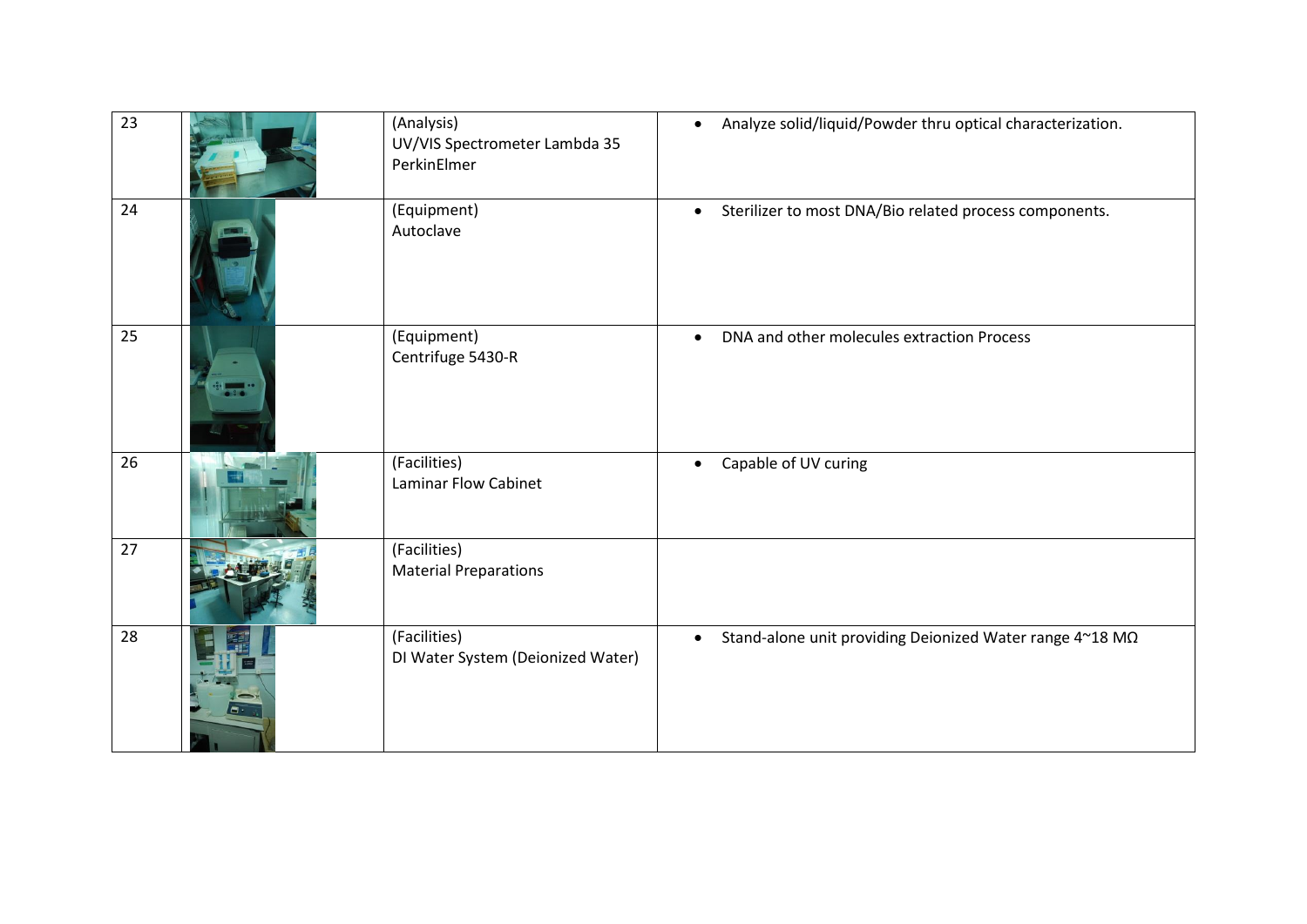| 29 | (Equipment)<br>Gravity/Natural Convection Oven                                                                | Hydro thermal growing of nano structure<br>$\bullet$                                              |
|----|---------------------------------------------------------------------------------------------------------------|---------------------------------------------------------------------------------------------------|
| 30 | (Facilities)<br><b>Ultra sonic Cleaning</b>                                                                   | Samples and apparatus cleaning facilities<br>$\bullet$                                            |
| 31 | (Equipment)<br>Vacuum Oven                                                                                    | Heat treatment for > 98% RH<br>$\bullet$                                                          |
| 32 | (Analysis)<br>Photoluminescence (PL) Horiba                                                                   | Contactless, nondestructive method to probe the electronic<br>$\bullet$<br>structure of materials |
| 33 | (Analysis)<br><b>Scanning Electron Microscope</b><br>(SEM-EDX)<br>JEOL JSM-6010LV<br><b>OXFORD Instrument</b> | Resolution Range 4 nm<br>$\bullet$<br>Magnification Range 5X to 300X.<br>$\bullet$                |
| 34 | (Facilities)<br>Scrubber System                                                                               | Exhaust and neutralize the contaminants to the outside<br>$\bullet$<br>environment.               |